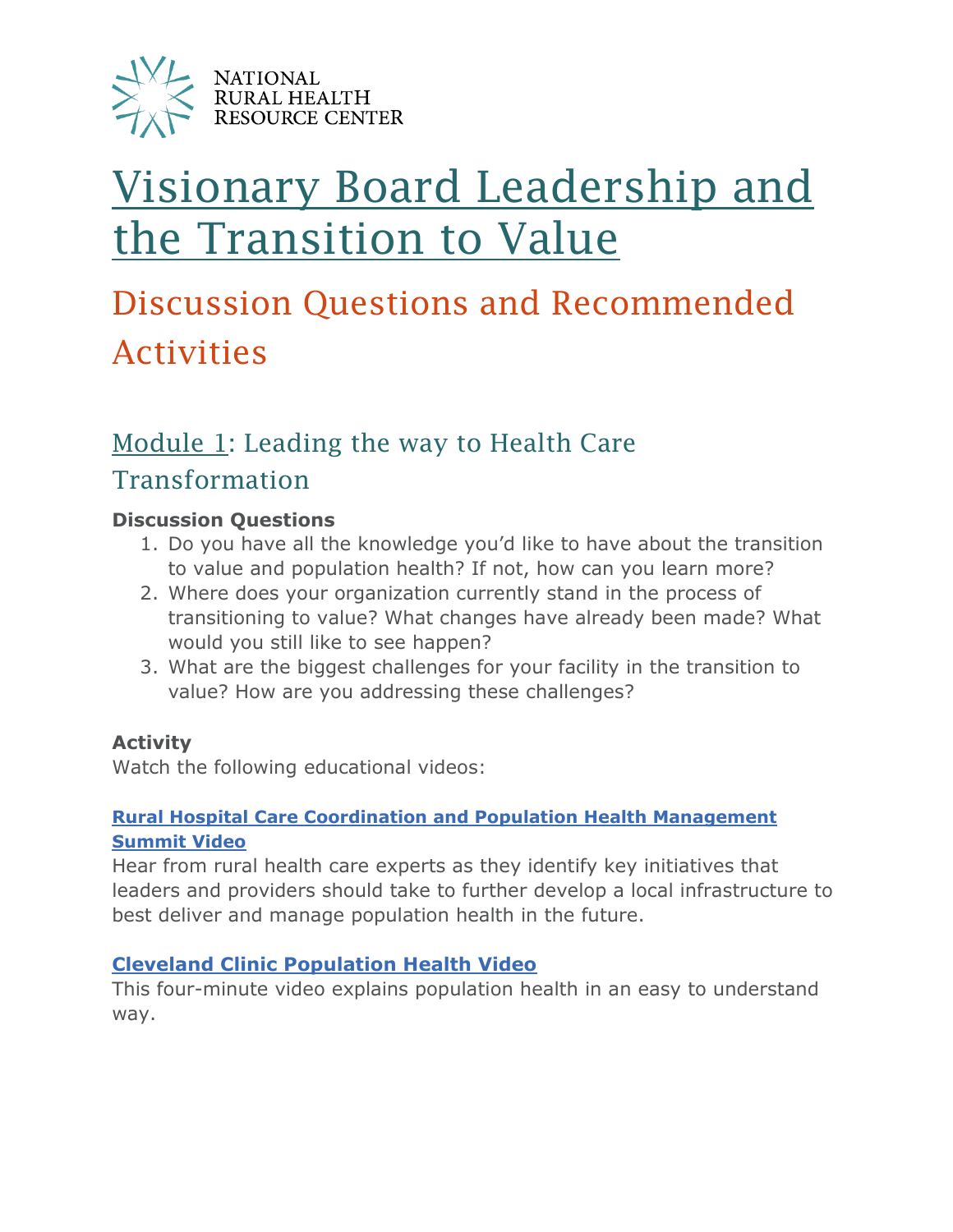## [Module 2:](https://www.ruralcenter.org/resource-library/board-leadership-module-2-visionary-leadership) Visionary Leadership

#### **Discussion Questions**

- 1. How do you stay up to date on national, state and local trends? Where do you get your information?
- 2. What additional information would you like to gather in order to continue building on your vision for the future? Where can you get this information?
- 3. What are your hopes and aspirations for the future of the hospital and for its role in the health of community members? What's exciting to you about these future possibilities?
- 4. Do you envision a role for partner organizations in this future vision?

#### **Activity**

Talk with others to learn about their vision for the hospital and the future of health services in the community.

## [Module 3:](https://www.ruralcenter.org/resource-library/board-leadership-module-3-building-collaborative-relationships) Building Collaborative Relationships

#### **Discussion Questions**

- 1. As board members, how do you currently reach across organizational boundaries? What expectations do you have of senior administrators related to engaging with other organizations?
- 2. What organizations do you currently partner with? How are these partnerships aligned with your facility's vision and strategic goals?
- 3. What other organizations might be part of the "puzzle" of population health in your community? What value might these organizations bring to the conversation? How might you best connect with them?

#### **Activity**

Reach out to other organizations in your community to understand their perspective on population health – or to understand how they interact with patients when they're not in the hospital or clinic.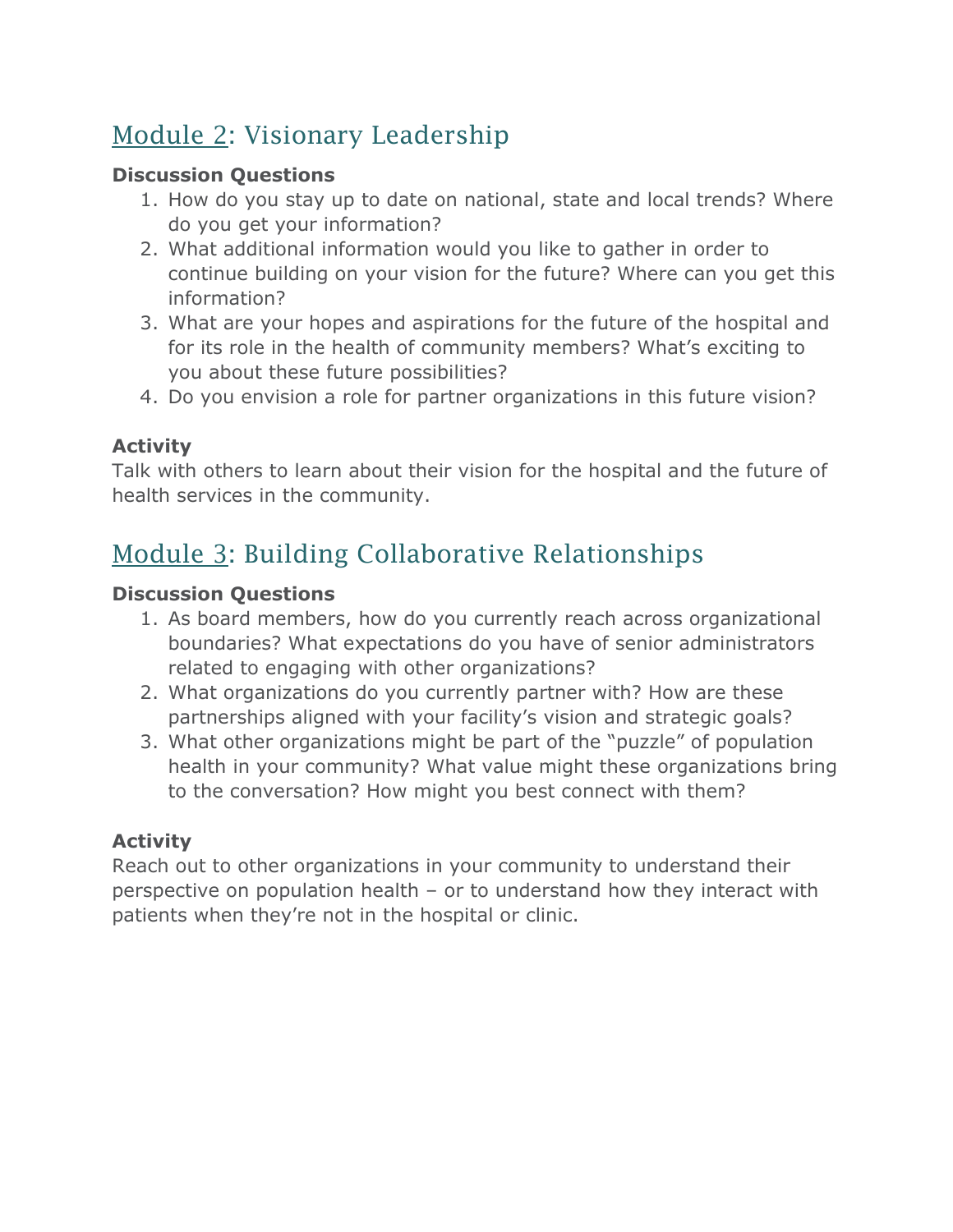## [Module 4:](https://www.ruralcenter.org/resource-library/board-leadership-module-4-impactful-communication) Impactful communication

#### **Discussion Questions**

- 1. How do you as board members view your role in communicating on behalf of the hospital? Are there any opportunities for doing more of this?
- 2. How does your board currently communicate with other health care and community organizations? Which methods are most successful? Why?
- 3. How do you currently gather information and feedback from the community and bring it back to the hospital?
- 4. What messages about your organization might you like more of the community to hear? How might you tailor your messages to be as relevant as possible for each audience?

#### **Activity**

Think through your messaging with the new partner you identified for the Module 3 assignment. What do they know about your organization? What might they be interested in learning more about? How might you tailor your messaging to connect with them?

If you didn't have the opportunity to reach out to a new partner after the last module, learn more about potential entities that your organization might benefit by connecting with. Choose one of these organizations to contact and learn more about the services they provide.

### [Module 5:](https://www.ruralcenter.org/resource-library/board-leadership-module-5-succession-planning-and-employee-development) Succession Planning & Employee Development

#### **Discussion Questions**

- 1. What systems and processes are in place in our hospital to develop our next generation of leaders?
- 2. How effective is that system? How do we know?
- 3. Are we tapping nontraditional and diverse backgrounds in our development?

Are any individuals within the organization ready to be the next CEO?

#### **Activity**

Connect with other organizations to learn about how they approach CEO and board member succession planning and employee development.